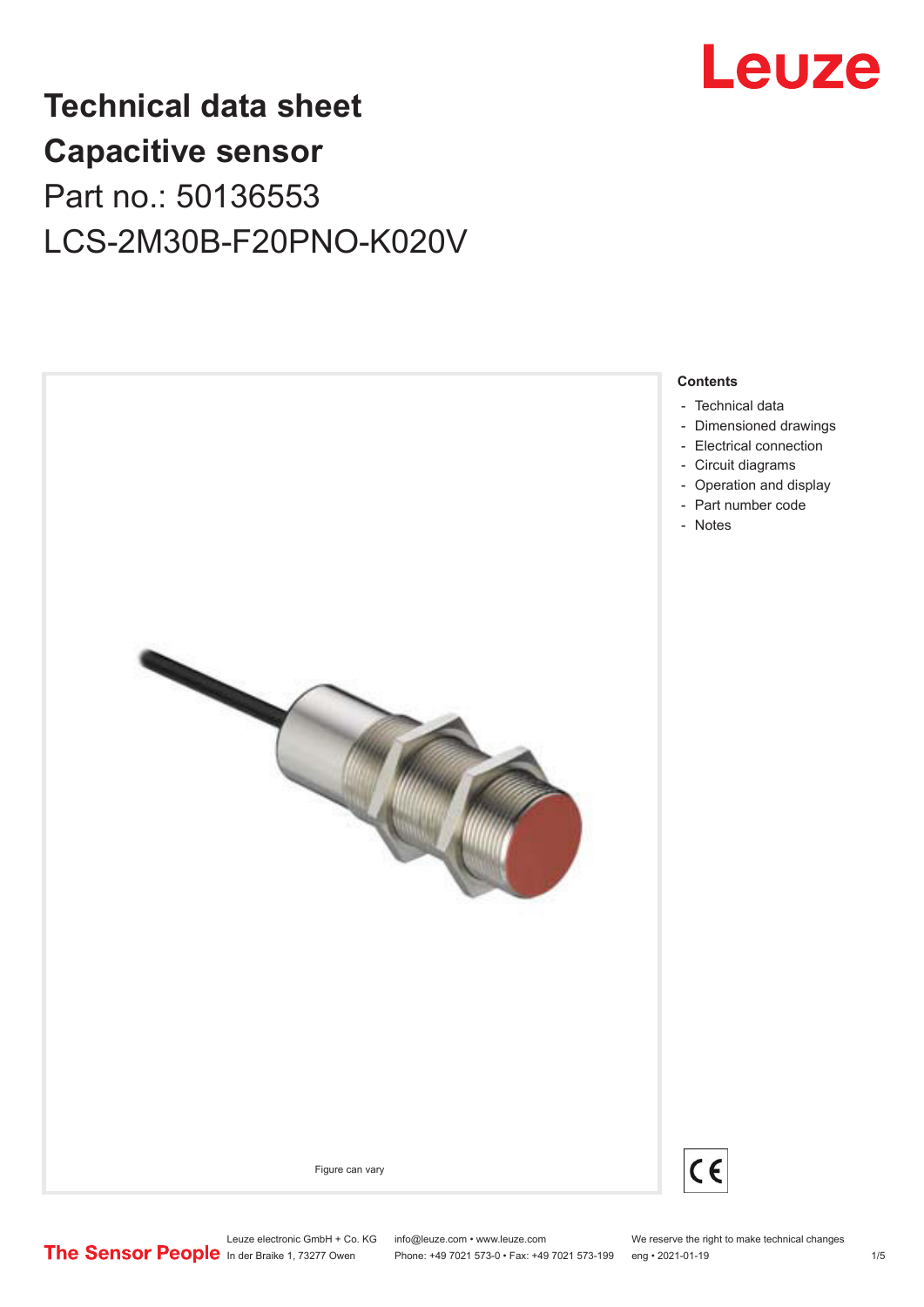# <span id="page-1-0"></span>**Technical data**

# Leuze

| <b>Basic data</b>                                        |                              | <b>Environmental data</b>             |                 |
|----------------------------------------------------------|------------------------------|---------------------------------------|-----------------|
| <b>Series</b>                                            | $LCS-2$                      | Ambient temperature, operation        | $-2570 °C$      |
| Switching distance S <sub>n</sub>                        | $220$ mm                     |                                       |                 |
| <b>Assured switching distance</b>                        | 16.2 mm                      | <b>Certifications</b>                 |                 |
|                                                          |                              | Degree of protection                  | IP 67           |
| <b>Electrical data</b>                                   |                              | <b>Protection class</b>               | III             |
| Protective circuit                                       | Polarity reversal protection | <b>Standards applied</b>              | IEC 60947-5-2   |
|                                                          | Short circuit protected      |                                       |                 |
|                                                          |                              | <b>Correction factors</b>             |                 |
| Performance data                                         | 10  30 V, DC                 | <b>Acetone</b>                        | 0.75            |
| Supply voltage U <sub>B</sub><br><b>Residual ripple</b>  | 010%                         | <b>Acrylic resin</b>                  | 0.10.25         |
| <b>Open-circuit current</b>                              | 10 mA                        | Alcohol                               | 0.85            |
| Temperature drift, max. (in % of S,)                     | 10 %                         | Ammonia                               | 0.70.85         |
| Repeatability, max. (in % of S.)                         | 5 %                          | Aniline                               | 0.4             |
| Rated operating current                                  | 200 mA                       | <b>Gasoline</b>                       | 0.1             |
|                                                          |                              | <b>Celluloid</b>                      | 0.15            |
| <b>Outputs</b>                                           |                              | Liquid chlorine                       | 0.1             |
| Number of digital switching outputs 1 Piece(s)           |                              | <b>Ebonite</b>                        | 0.15            |
|                                                          |                              | Epoxy resin                           | 0.150.35        |
| <b>Switching outputs</b>                                 |                              | Crude oil                             | 0.05            |
| <b>Type</b>                                              | Digital switching output     | <b>Ethanol</b>                        | 0.85            |
| Voltage type                                             | DC                           | Ethylene glycol                       | 0.93            |
|                                                          |                              | Freon R22 and 502 (liquid)            | 0.35            |
| <b>Switching output 1</b>                                |                              | Grain                                 | 0.150.3         |
| <b>Assignment</b>                                        | Connection 1, conductor 2    | Glass                                 | 0.20.55         |
| <b>Switching element</b>                                 | Transistor, PNP              | Glycerin                              | 0.98            |
| <b>Switching principle</b>                               | NO (normally open)           | <b>Rubber</b>                         | 0.150.9         |
| <b>Timing</b>                                            |                              | Wood, wet                             | 0.60.85         |
|                                                          |                              | Wood, dry                             | 0.10.4          |
| <b>Switching frequency</b>                               | 100 Hz                       | <b>Carbon dioxide</b>                 | $\mathbf 0$     |
| Connection                                               |                              | Air                                   | $\mathbf{0}$    |
|                                                          |                              | <b>Marble</b>                         | 0.5             |
| <b>Number of connections</b>                             | 1 Piece(s)                   | <b>Flour</b><br><b>Melamine resin</b> | 0.05            |
|                                                          |                              |                                       | 0.250.55<br>0.2 |
| <b>Connection 1</b><br><b>Function</b>                   |                              | Milk powder                           | 0.20.3          |
|                                                          | Signal OUT                   | Nylon                                 | 0.25            |
|                                                          | Voltage supply               | Oil-containing paper                  | 0.1             |
| <b>Type of connection</b>                                | Cable<br>2,000 mm            | Paper<br>Polyamide                    | 0.3             |
| Cable length                                             | <b>PVC</b>                   | Polyester resin                       | 0.150.5         |
| <b>Sheathing material</b><br><b>Number of conductors</b> | 3-wire                       | Pressboard                            | 0.10.3          |
| Wire cross section                                       | $0.35$ mm <sup>2</sup>       | <b>PTFE</b>                           | 0.1             |
|                                                          |                              | <b>Quartz glass</b>                   | 0.2             |
| <b>Mechanical data</b>                                   |                              | Salt                                  | 0.35            |
|                                                          |                              | Sand                                  | 0.150.3         |
| Design<br><b>Thread size</b>                             | Cylindrical<br>M30 x 1.5 mm  | Water                                 | $\mathbf{1}$    |
| Dimension (Ø x L)                                        | 30 mm x 85 mm                | <b>Cement dust</b>                    | 0.25            |
| <b>Type of installation</b>                              | Embedded                     | Sugar                                 | 0.15            |
| <b>Housing material</b>                                  | Metal                        |                                       |                 |
| <b>Sensing face material</b>                             | Plastic, Polybutylene (PBT)  | <b>Classification</b>                 |                 |
| <b>Cover material</b>                                    | Plastic, Polybutylene (PBT)  | <b>Customs tariff number</b>          | 85365019        |
|                                                          |                              | eCl@ss 5.1.4                          | 27270102        |
| <b>Operation and display</b>                             |                              | eCl@ss 8.0                            | 27270102        |
| Type of display                                          | LED                          | eCl@ss 9.0                            | 27270102        |
|                                                          |                              |                                       |                 |

### **Ammonia** 0.7 ... 0.85 **Aniline** 0.4 **Gasoline** 0.1 **Celluloid** 0.15 **Liquid chlorine** 0.1 **Ebonite** 0.15 **Epoxy resin** 0.15 ... 0.35 **Crude oil** 0.05 **Ethanol** 0.85 **Ethylene glycol** 0.93 **Freon R22 and 502 (liquid)** 0.35 **Grain** 0.15 ... 0.3 **Glass** 0.2 ... 0.55 **Glycerin** 0.98 **Rubber** 0.15 ... 0.9 **Wood, wet** 0.6 ... 0.85 **Wood, dry** 0.1 ... 0.4 **Carbon dioxide** 0 **Air** 0 Marble 0.5 **Flour** 0.05 **Melamine resin** 0.25 ... 0.55 **Milk powder** 0.2 **Nylon** 0.2 ... 0.3 **Oil-containing paper** 0.25 **Paper** 0.1 **Polyamide** 0.3 **Polyester resin** 0.15 ... 0.5 **Pressboard** 0.1 ... 0.3 **PTFE** 0.1 **Quartz glass** 0.2 **Salt** 0.35 **Sand** 0.15 ... 0.3 **Water** 1 **Cement dust** 0.25 **Sugar** 0.15 **Classification Customs tariff number** 85365019 **eCl@ss 5.1.4** 27270102 **eCl@ss 8.0** 27270102 **eCl@ss 9.0** 27270102 **eCl@ss 10.0** 27270102 **eCl@ss 11.0** 27270102 **ETIM 5.0** EC002715

**Switching distance, adjustable** Yes

**Number of LEDs** 1 Piece(s)

**Operational controls** Multiturn potentiometer **Function of the operational control** Sensitivity adjustment

Leuze electronic GmbH + Co. KG info@leuze.com • www.leuze.com We reserve the right to make technical changes<br>
The Sensor People in der Braike 1, 73277 Owen Phone: +49 7021 573-0 • Fax: +49 7021 573-199 eng • 2021-01-19 Phone: +49 7021 573-0 • Fax: +49 7021 573-199 eng • 2021-01-19 2/5

**ETIM 6.0** EC002715 **ETIM 7.0** EC002715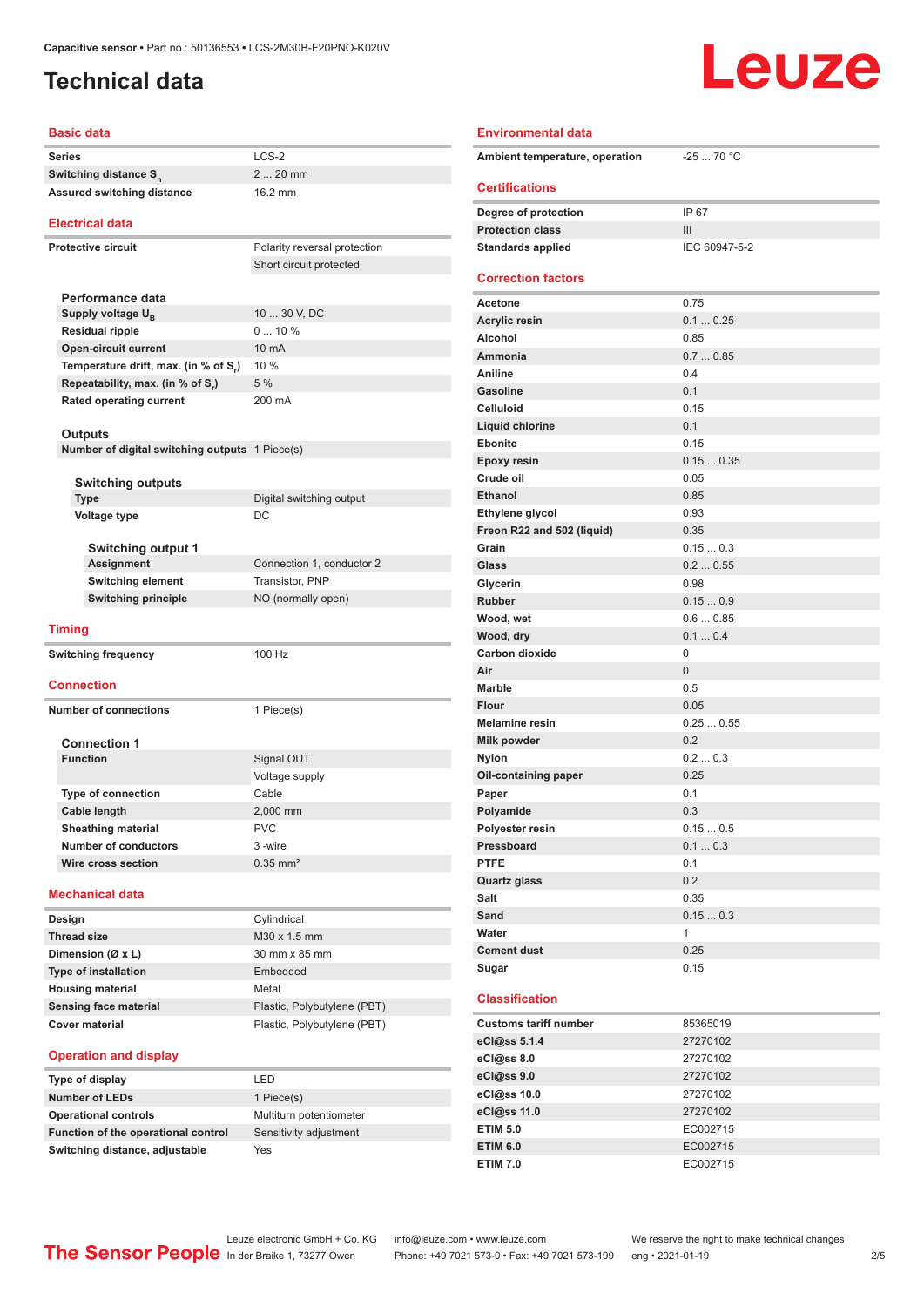### <span id="page-2-0"></span>**Dimensioned drawings**

All dimensions in millimeters



# **Electrical connection**

### **Connection 1**

| <b>Function</b>           | Signal OUT             |
|---------------------------|------------------------|
|                           | Voltage supply         |
| Type of connection        | Cable                  |
| Cable length              | 2,000 mm               |
| <b>Sheathing material</b> | <b>PVC</b>             |
| Number of conductors      | 3-wire                 |
| Wire cross section        | $0.35$ mm <sup>2</sup> |
|                           |                        |

### **Conductor color Conductor assignment**

| <b>Brown</b> | 10 - 30 V DC |
|--------------|--------------|
| <b>Black</b> | <b>OUT</b>   |
| <b>Blue</b>  | <b>GND</b>   |

### Leuze electronic GmbH + Co. KG info@leuze.com • www.leuze.com We reserve the right to make technical changes<br>
The Sensor People in der Braike 1, 73277 Owen Phone: +49 7021 573-0 • Fax: +49 7021 573-199 eng • 2021-01-19 Phone: +49 7021 573-0 • Fax: +49 7021 573-199 eng • 2021-01-19 3/5

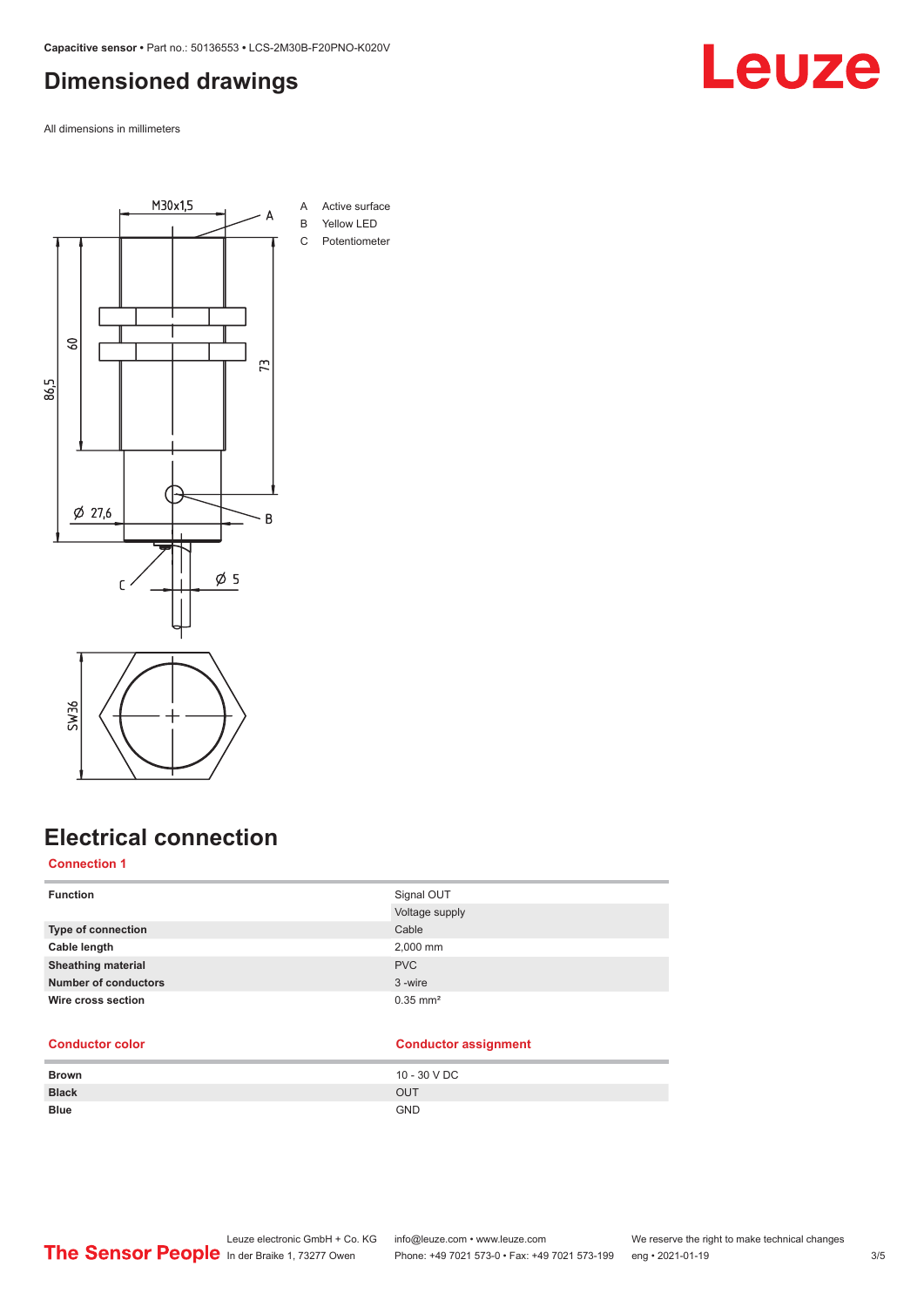### <span id="page-3-0"></span>**Circuit diagrams**





# **Operation and display**



**1** Yellow, continuous light Switching output/switching state

### **Part number code**

Part designation: **LCS-ABBBC-DDDEFF-GHHHIJJJ KK**

| <b>LCS</b>  | <b>Operating principle</b><br>LCS: capacitive sensor                                                                                                                                                                                                                                                                                                                                                                                                                                                                                                                                                                                                                                                                                                                                                                       |
|-------------|----------------------------------------------------------------------------------------------------------------------------------------------------------------------------------------------------------------------------------------------------------------------------------------------------------------------------------------------------------------------------------------------------------------------------------------------------------------------------------------------------------------------------------------------------------------------------------------------------------------------------------------------------------------------------------------------------------------------------------------------------------------------------------------------------------------------------|
| A           | <b>Series</b><br>1: series 1 "Extended"<br>2: series 2 "Advanced"                                                                                                                                                                                                                                                                                                                                                                                                                                                                                                                                                                                                                                                                                                                                                          |
| <b>BBB</b>  | Design<br>M12: series with M12 x 1 external thread<br>M <sub>18</sub> : series with M <sub>18</sub> x 1 external thread<br>M30: series with M30 x 1.5 external thread<br>Q40: series in cubic design, length 40 mm<br>Q54: series in cubic design, length 54 mm                                                                                                                                                                                                                                                                                                                                                                                                                                                                                                                                                            |
| $\mathbf c$ | <b>Housing material</b><br>B: brass<br>M: metal<br>P: plastic/PBT<br>T: PTFE                                                                                                                                                                                                                                                                                                                                                                                                                                                                                                                                                                                                                                                                                                                                               |
| <b>DDD</b>  | Measurement range / type of installation<br>F03: typ. range limit 3.0 mm / embedded installation<br>F04: typ. range limit 4.0 mm / embedded installation<br>F05: typ. range limit 5.0 mm / embedded installation<br>F06: typ. range limit 6.0 mm / embedded installation<br>F08: typ. range limit 8.0 mm / embedded installation<br>F10: typ. range limit 10.0 mm / embedded installation<br>F15: typ. range limit 15.0 mm / embedded installation<br>F20: typ. range limit 20.0 mm / embedded installation<br>N06: typ. range limit 6.0 mm / non-embedded installation<br>N08: typ. range limit 8.0 mm / non-embedded installation<br>N15: typ. range limit 15.0 mm / non-embedded installation<br>N25: typ. range limit 25.0 mm / non-embedded installation<br>N30: typ. range limit 30.0 mm / non-embedded installation |
| E           | <b>Output function</b><br>B: NC and NO contact<br>N: NPN<br>P: PNP                                                                                                                                                                                                                                                                                                                                                                                                                                                                                                                                                                                                                                                                                                                                                         |
| FF          | Switching<br>NC: normally closed contact<br>NO: normally open contact<br>NP: programmable                                                                                                                                                                                                                                                                                                                                                                                                                                                                                                                                                                                                                                                                                                                                  |
| G           | <b>Connection cable</b><br>$K:$ cable<br>n/a: no cable                                                                                                                                                                                                                                                                                                                                                                                                                                                                                                                                                                                                                                                                                                                                                                     |
| <b>HHH</b>  | Cable length<br>020: length 2,000 mm<br>003: length 300 mm<br>n/a: no cable                                                                                                                                                                                                                                                                                                                                                                                                                                                                                                                                                                                                                                                                                                                                                |